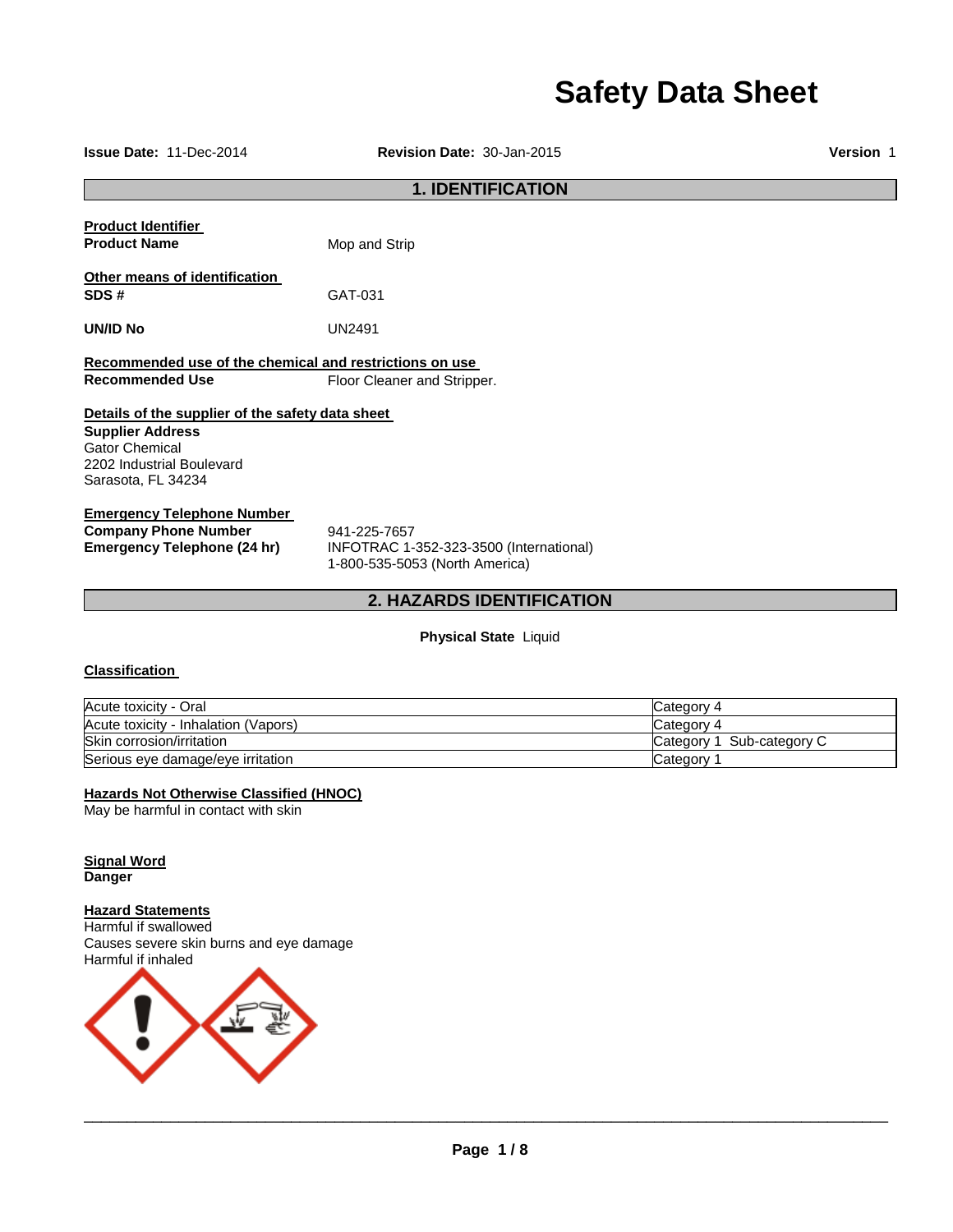# **Precautionary Statements - Prevention**

Avoid breathing dust/fume/gas/mist/vapors/spray Wash face, hands and any exposed skin thoroughly after handling Wear protective gloves/protective clothing/eye protection/face protection Use only outdoors or in a well-ventilated area

### **Precautionary Statements - Response**

Immediately call a poison center or doctor/physician IF IN EYES: Rinse cautiously with water for several minutes. Remove contact lenses, if present and easy to do. Continue rinsing Immediately call a poison center or doctor/physician IF ON SKIN (or hair): Remove/Take off immediately all contaminated clothing. Rinse skin with water/shower Wash contaminated clothing before reuse IF INHALED: Remove victim to fresh air and keep at rest in a position comfortable for breathing Immediately call a poison center or doctor/physician IF SWALLOWED: Call a POISON CENTER or doctor/physician if you feel unwell Rinse mouth Do not induce vomiting

\_\_\_\_\_\_\_\_\_\_\_\_\_\_\_\_\_\_\_\_\_\_\_\_\_\_\_\_\_\_\_\_\_\_\_\_\_\_\_\_\_\_\_\_\_\_\_\_\_\_\_\_\_\_\_\_\_\_\_\_\_\_\_\_\_\_\_\_\_\_\_\_\_\_\_\_\_\_\_\_\_\_\_\_\_\_\_\_\_\_\_\_\_

# **Precautionary Statements - Storage**

Store in a well-ventilated place. Keep container tightly closed Store locked up

### **Precautionary Statements - Disposal**

Dispose of contents/container to an approved waste disposal plant

# **3. COMPOSITION/INFORMATION ON INGREDIENTS**

| <b>Chemical Name</b>                          | <b>CAS No</b>  | Weight-%     |
|-----------------------------------------------|----------------|--------------|
| Ethvlene (<br><b>B</b> Givcol Monobutvi Ether | 111-76-2       | 20-30        |
| Monoethanolamine                              | 1-43-5<br>41٠، | $10 -$<br>ำเ |

\*\*If Chemical Name/CAS No is "proprietary" and/or Weight-% is listed as a range, the specific chemical identity and/or percentage of composition has been withheld as a trade secret.\*\*

# **4. FIRST-AID MEASURES**

#### **First Aid Measures**

| <b>General Advice</b> | Provide this SDS to medical personnel for treatment.                                                                                                                          |
|-----------------------|-------------------------------------------------------------------------------------------------------------------------------------------------------------------------------|
| <b>Eve Contact</b>    | Rinse cautiously with water for several minutes. Remove contact lenses, if present and<br>easy to do. Continue rinsing. Immediately call a poison center or doctor/physician. |
| <b>Skin Contact</b>   | Remove/Take off immediately all contaminated clothing. Rinse skin with water/shower.<br>Wash contaminated clothing before reuse.                                              |
| <b>Inhalation</b>     | Remove victim to fresh air and keep at rest in a position comfortable for breathing.<br>Immediately call a poison center or doctor/physician.                                 |
| Ingestion             | IF SWALLOWED: call a poison control center or physician immediately. Rinse mouth. Do<br>not induce vomiting.                                                                  |

# **Most important symptoms and effects**

| <b>Symptoms</b> | Harmful if swallowed. Causes severe skin burns and eye damage. May be harmful in |
|-----------------|----------------------------------------------------------------------------------|
|                 | contact with skin. Harmful if inhaled.                                           |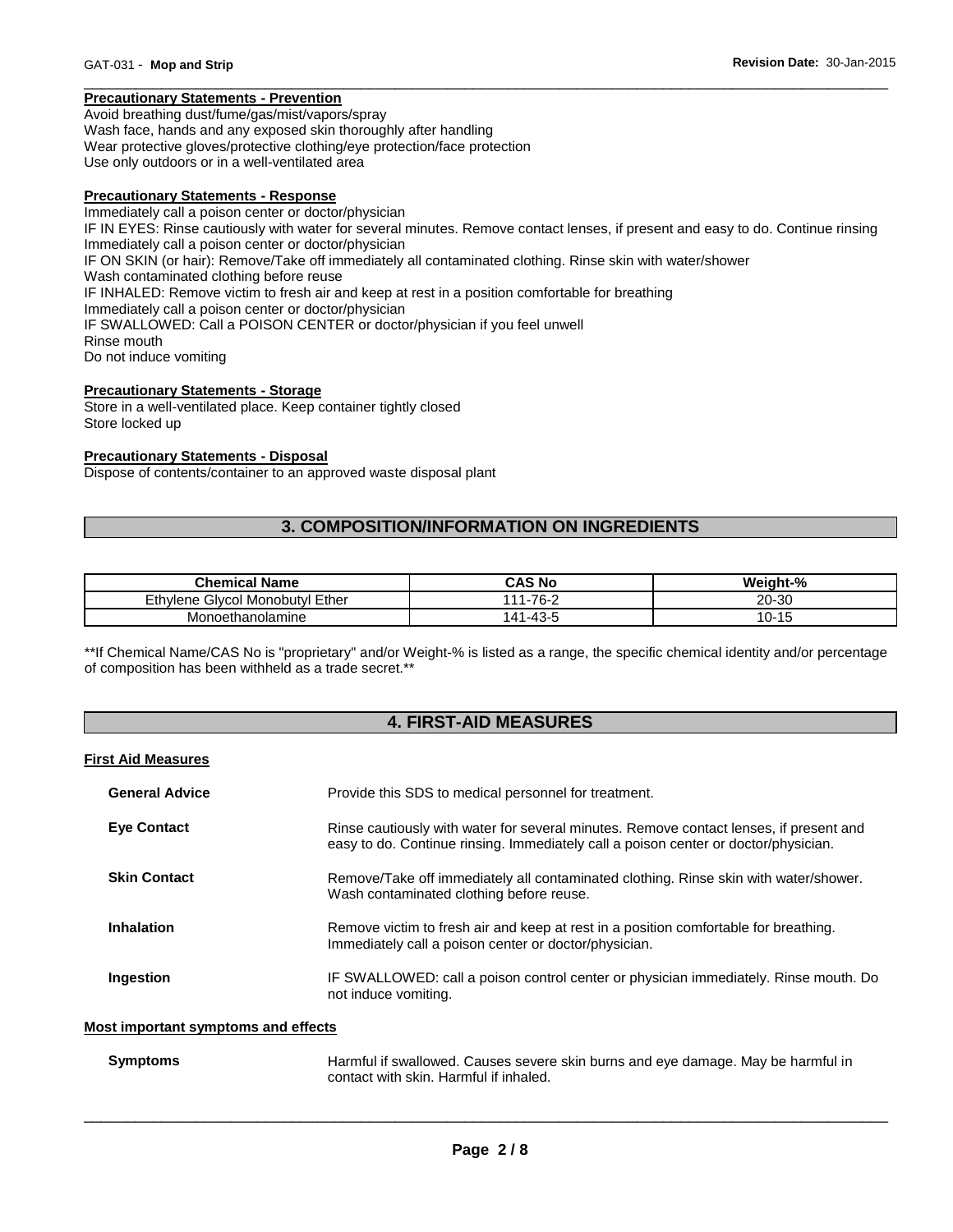#### **Indication of any immediate medical attention and special treatment needed**

**Notes to Physician**  Treat symptomatically.

# **5. FIRE-FIGHTING MEASURES**

\_\_\_\_\_\_\_\_\_\_\_\_\_\_\_\_\_\_\_\_\_\_\_\_\_\_\_\_\_\_\_\_\_\_\_\_\_\_\_\_\_\_\_\_\_\_\_\_\_\_\_\_\_\_\_\_\_\_\_\_\_\_\_\_\_\_\_\_\_\_\_\_\_\_\_\_\_\_\_\_\_\_\_\_\_\_\_\_\_\_\_\_\_

#### **Suitable Extinguishing Media**

Use extinguishing measures that are appropriate to local circumstances and the surrounding environment.

**Unsuitable Extinguishing Media** Not determined.

#### **Specific Hazards Arising from the Chemical**

Not determined.

# **Protective equipment and precautions for firefighters**

As in any fire, wear self-contained breathing apparatus pressure-demand, MSHA/NIOSH (approved or equivalent) and full protective gear.

# **6. ACCIDENTAL RELEASE MEASURES**

#### **Personal precautions, protective equipment and emergency procedures**

**Personal Precautions Use personal protective equipment as required.** 

# **Methods and material for containment and cleaning up**

**Methods for Containment** Prevent further leakage or spillage if safe to do so.

**Methods for Clean-Up Keep in suitable, closed containers for disposal.** 

# **7. HANDLING AND STORAGE**

#### **Precautions for safe handling**

**Advice on Safe Handling** Avoid breathing dust/fume/gas/mist/vapors/spray. Wash face, hands, and any exposed skin thoroughly after handling. Wear protective gloves/protective clothing and eye/face protection. Use only outdoors or in a well-ventilated area.

#### **Conditions for safe storage, including any incompatibilities**

**Storage Conditions** Keep container tightly closed and store in a cool, dry and well-ventilated place. Store locked up. **Incompatible Materials None known based on information supplied.**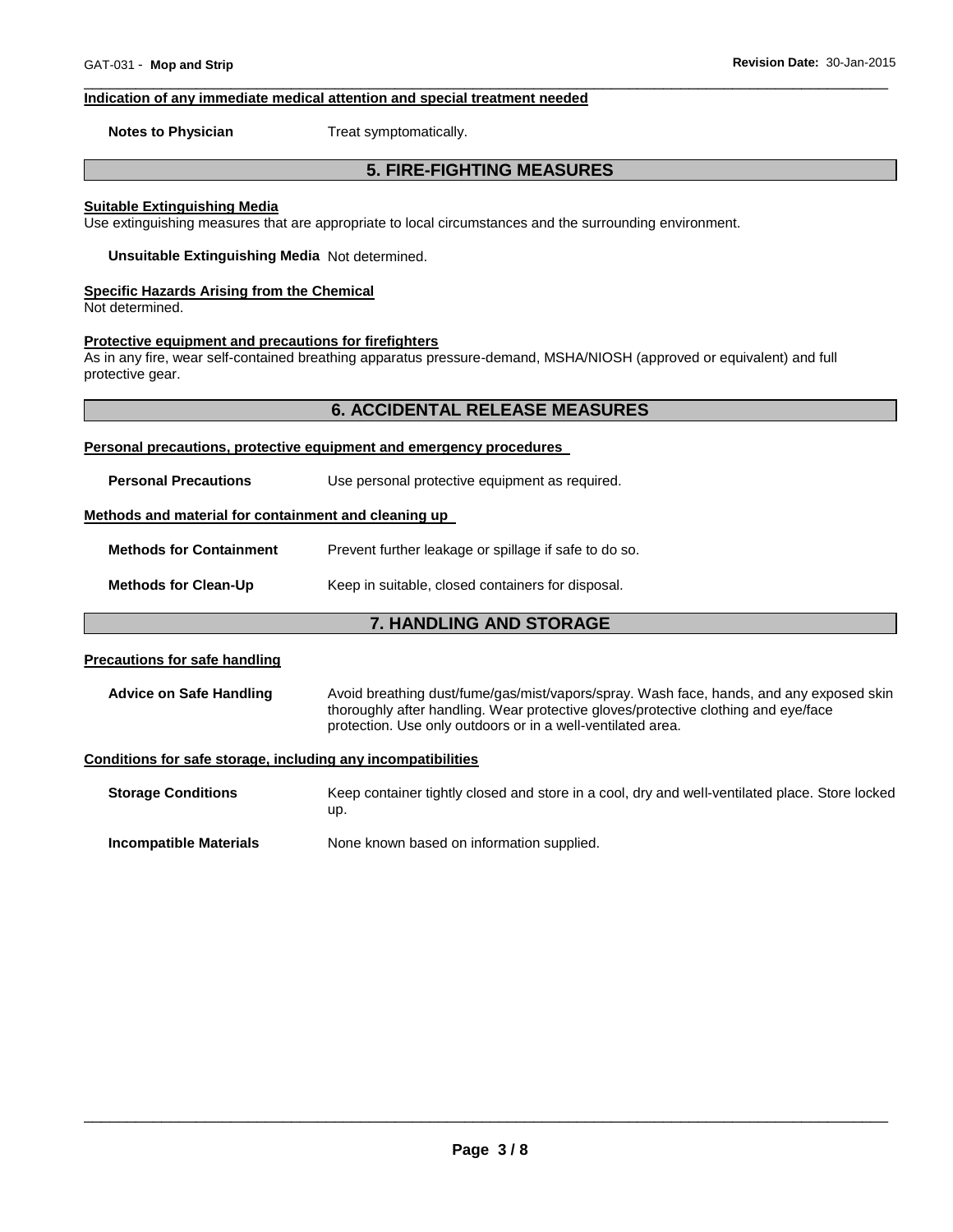# \_\_\_\_\_\_\_\_\_\_\_\_\_\_\_\_\_\_\_\_\_\_\_\_\_\_\_\_\_\_\_\_\_\_\_\_\_\_\_\_\_\_\_\_\_\_\_\_\_\_\_\_\_\_\_\_\_\_\_\_\_\_\_\_\_\_\_\_\_\_\_\_\_\_\_\_\_\_\_\_\_\_\_\_\_\_\_\_\_\_\_\_\_ **8. EXPOSURE CONTROLS/PERSONAL PROTECTION**

# **Exposure Guidelines**

| <b>Chemical Name</b>                        | <b>ACGIH TLV</b>          | <b>OSHA PEL</b>                                                                                                                                     | <b>NIOSH IDLH</b>                                                                                 |
|---------------------------------------------|---------------------------|-----------------------------------------------------------------------------------------------------------------------------------------------------|---------------------------------------------------------------------------------------------------|
| Ethylene Glycol Monobutyl Ether<br>111-76-2 | TWA: 20 ppm               | TWA: 50 ppm<br>TWA: 240 mg/m <sup>3</sup><br>(vacated) TWA: 25 ppm<br>(vacated) TWA: 120 mg/m <sup>3</sup><br>(vacated) S*<br>`S*                   | IDLH: 700 ppm<br>TWA: 5 ppm<br>TWA: 24 $mg/m3$                                                    |
| Monoethanolamine<br>141-43-5                | STEL: 6 ppm<br>TWA: 3 ppm | TWA: 3 ppm<br>TWA: 6 mg/m <sup>3</sup><br>(vacated) TWA: 3 ppm<br>(vacated) TWA: 8 mg/m $3$<br>(vacated) STEL: 6 ppm<br>(vacated) STEL: 15 mg/m $3$ | IDLH: 30 ppm<br>TWA: 3 ppm<br>TWA: $8 \text{ mg/m}^3$<br>STEL: 6 ppm<br>STEL: $15 \text{ mg/m}^3$ |

# **Appropriate engineering controls**

| <b>Engineering Controls</b> | Showers<br>Eyewash stations<br>Ventilation systems. |
|-----------------------------|-----------------------------------------------------|
|                             |                                                     |

# **Individual protection measures, such as personal protective equipment**

| <b>Eye/Face Protection</b>      | Avoid contact with eyes.                                   |
|---------------------------------|------------------------------------------------------------|
| <b>Skin and Body Protection</b> | Wear suitable protective clothing.                         |
| <b>Respiratory Protection</b>   | Ensure adequate ventilation, especially in confined areas. |

**General Hygiene Considerations** Handle in accordance with good industrial hygiene and safety practice.

# **9. PHYSICAL AND CHEMICAL PROPERTIES**

# **Information on basic physical and chemical properties**

| <b>Physical State</b>               | Liquid         |                       |                |
|-------------------------------------|----------------|-----------------------|----------------|
| Appearance                          | Not determined | Odor                  | Not determined |
| Color                               | Not determined | <b>Odor Threshold</b> | Not determined |
| <b>Property</b>                     | Values         | Remarks • Method      |                |
| рH                                  | $10 - 11$      |                       |                |
| <b>Melting Point/Freezing Point</b> | Not determined |                       |                |
| <b>Boiling Point/Boiling Range</b>  | Not determined |                       |                |
| <b>Flash Point</b>                  | Not determined |                       |                |
| <b>Evaporation Rate</b>             | Not determined |                       |                |
| Flammability (Solid, Gas)           | Not determined |                       |                |
| <b>Upper Flammability Limits</b>    | Not determined |                       |                |
| <b>Lower Flammability Limit</b>     | Not determined |                       |                |
| <b>Vapor Pressure</b>               | Not determined |                       |                |
| <b>Vapor Density</b>                | Not determined |                       |                |
| <b>Specific Gravity</b>             | Not determined |                       |                |
| <b>Water Solubility</b>             | Not determined |                       |                |
| Solubility in other solvents        | Not determined |                       |                |
| <b>Partition Coefficient</b>        | Not determined |                       |                |
| <b>Auto-ignition Temperature</b>    | Not determined |                       |                |
| <b>Decomposition Temperature</b>    | Not determined |                       |                |
| <b>Kinematic Viscosity</b>          | Not determined |                       |                |
| <b>Dynamic Viscosity</b>            | Not determined |                       |                |
| <b>Explosive Properties</b>         | Not determined |                       |                |
| <b>Oxidizing Properties</b>         | Not determined |                       |                |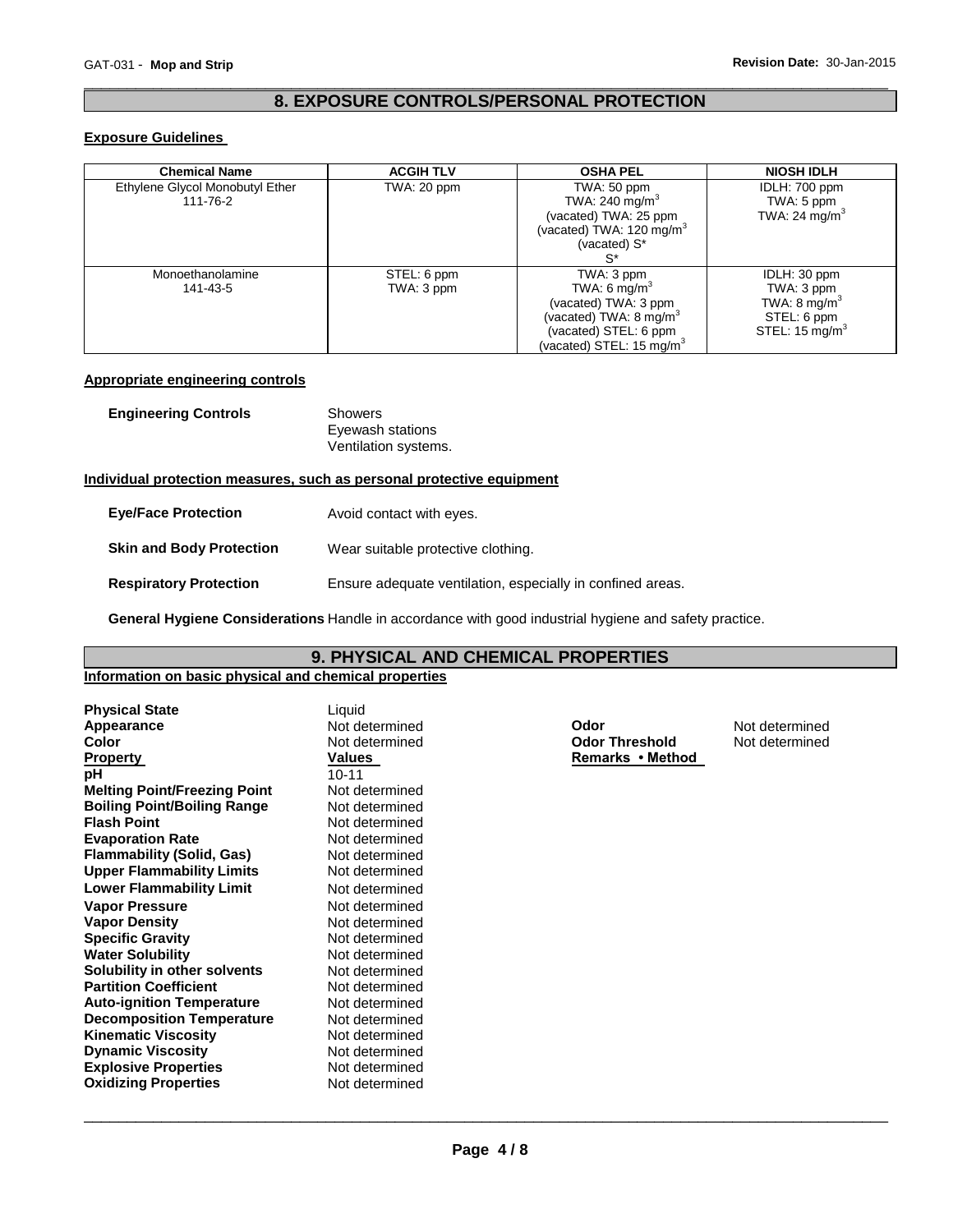# \_\_\_\_\_\_\_\_\_\_\_\_\_\_\_\_\_\_\_\_\_\_\_\_\_\_\_\_\_\_\_\_\_\_\_\_\_\_\_\_\_\_\_\_\_\_\_\_\_\_\_\_\_\_\_\_\_\_\_\_\_\_\_\_\_\_\_\_\_\_\_\_\_\_\_\_\_\_\_\_\_\_\_\_\_\_\_\_\_\_\_\_\_ **10. STABILITY AND REACTIVITY**

# **Reactivity**

Not reactive under normal conditions.

#### **Chemical Stability**

Stable under recommended storage conditions.

#### **Possibility of Hazardous Reactions**

None under normal processing.

### **Conditions to Avoid**

Keep out of reach of children.

#### **Incompatible Materials**

None known based on information supplied.

# **Hazardous Decomposition Products**

None known based on information supplied.

# **11. TOXICOLOGICAL INFORMATION**

# **Information on likely routes of exposure**

### **Product Information**

| <b>Eye Contact</b>  | Causes severe eye damage.                                      |
|---------------------|----------------------------------------------------------------|
| <b>Skin Contact</b> | Causes severe skin burns. May be harmful in contact with skin. |
| <b>Inhalation</b>   | Harmful if inhaled.                                            |
| Ingestion           | Harmful if swallowed.                                          |

# **Component Information**

| <b>Chemical Name</b>            | Oral LD50            | Dermal LD50                                                          | <b>Inhalation LC50</b> |
|---------------------------------|----------------------|----------------------------------------------------------------------|------------------------|
| Ethylene Glycol Monobutyl Ether | $= 470$ mg/kg (Rat)  | $= 2270$ mg/kg (Rat) = 220 mg/kg ( $= 2.21$ mg/L (Rat) 4 h = 450 ppm |                        |
| 111-76-2                        |                      | Rabbit)                                                              | Rat ) 4 h              |
| Monoethanolamine                | $= 1720$ mg/kg (Rat) | $= 1$ mL/kg (Rabbit) = 1025 mg/kg                                    |                        |
| 141-43-5                        |                      | Rabbit)                                                              |                        |
| Tetrasodium EDTA                | $= 10$ g/kg (Rat)    |                                                                      |                        |
| 64-02-8                         |                      |                                                                      |                        |

# **Information on physical, chemical and toxicological effects**

**Symptoms** Please see section 4 of this SDS for symptoms.

# **Delayed and immediate effects as well as chronic effects from short and long-term exposure**

**Carcinogenicity Group 3 IARC components are "not classifiable as human carcinogens".** 

| <b>Chemical Name</b>      | ACGIH | <b>IARC</b> | <b>NTP</b> | <b>OSHA</b> |
|---------------------------|-------|-------------|------------|-------------|
| Ethylene Glycol Monobutyl | A3    | Group 3     |            |             |
| Ether                     |       |             |            |             |
| 111-76-2                  |       |             |            |             |

**Legend** 

*ACGIH (American Conference of Governmental Industrial Hygienists) A3 - Animal Carcinogen IARC (International Agency for Research on Cancer) Group 3- No Carcigonenic to Humans*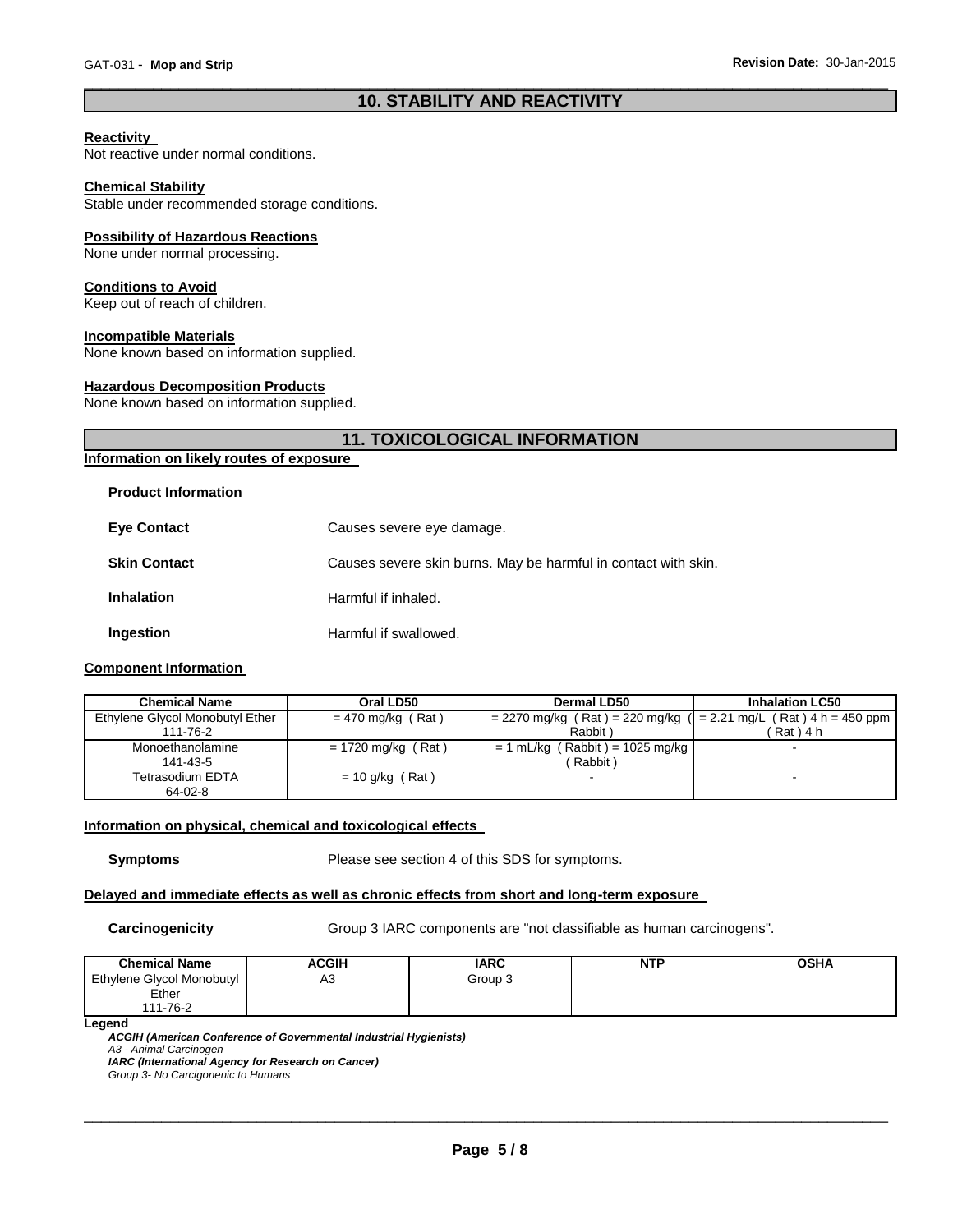### **Numerical measures of toxicity**

Not determined

# **12. ECOLOGICAL INFORMATION**

\_\_\_\_\_\_\_\_\_\_\_\_\_\_\_\_\_\_\_\_\_\_\_\_\_\_\_\_\_\_\_\_\_\_\_\_\_\_\_\_\_\_\_\_\_\_\_\_\_\_\_\_\_\_\_\_\_\_\_\_\_\_\_\_\_\_\_\_\_\_\_\_\_\_\_\_\_\_\_\_\_\_\_\_\_\_\_\_\_\_\_\_\_

# **Ecotoxicity**

The product is not classified as environmentally hazardous. However, this does not exclude the possibility that large or frequent spills can have a harmful or damaging effect on the environment.

# **Component Information**

| <b>Chemical Name</b>      | Algae/aquatic plants   | <b>Fish</b>                  | <b>Toxicity to</b><br>microorganisms | Crustacea                 |
|---------------------------|------------------------|------------------------------|--------------------------------------|---------------------------|
| Ethylene Glycol Monobutyl |                        | 1490: 96 h Lepomis           |                                      | 1698 - 1940: 24 h Daphnia |
| Ether                     |                        | macrochirus mg/L LC50        |                                      | magna mg/L EC50 1000: 48  |
| 111-76-2                  |                        | static 2950: 96 h Lepomis    |                                      | h Daphnia magna mg/L      |
|                           |                        | macrochirus mg/L LC50        |                                      | EC50                      |
| Monoethanolamine          | 15: 72 h Desmodesmus   | 227: 96 h Pimephales         |                                      | 65: 48 h Daphnia magna    |
| 141-43-5                  | subspicatus mg/L EC50  | promelas mg/L LC50 flow-     |                                      | mg/L EC50                 |
|                           |                        | through 3684: 96 h           |                                      |                           |
|                           |                        | Brachydanio rerio mg/L       |                                      |                           |
|                           |                        | LC50 static 300 - 1000: 96 h |                                      |                           |
|                           |                        | Lepomis macrochirus mg/L     |                                      |                           |
|                           |                        | LC50 static 114 - 196: 96 h  |                                      |                           |
|                           |                        | Oncorhynchus mykiss mg/L     |                                      |                           |
|                           |                        | LC50 static 200: 96 h        |                                      |                           |
|                           |                        | Oncorhynchus mykiss mg/L     |                                      |                           |
|                           |                        | LC50 flow-through            |                                      |                           |
| Fetrasodium EDTA          | 1.01: 72 h Desmodesmus | 41: 96 h Lepomis             |                                      | 610: 24 h Daphnia magna   |
| 64-02-8                   | subspicatus mg/L EC50  | macrochirus mg/L LC50        |                                      | mg/L EC50                 |
|                           |                        | static 59.8: 96 h Pimephales |                                      |                           |
|                           |                        | promelas mg/L LC50 static    |                                      |                           |

# **Persistence/Degradability**

Not determined.

# **Bioaccumulation**

Not determined.

# **Mobility**

| <b>Chemical Name</b>                        | <b>Partition Coefficient</b> |
|---------------------------------------------|------------------------------|
| Ethylene Glycol Monobutyl Ether<br>111-76-2 | 0.81                         |
| Monoethanolamine<br>141-43-5                | $-1.91$                      |

# **Other Adverse Effects**

Not determined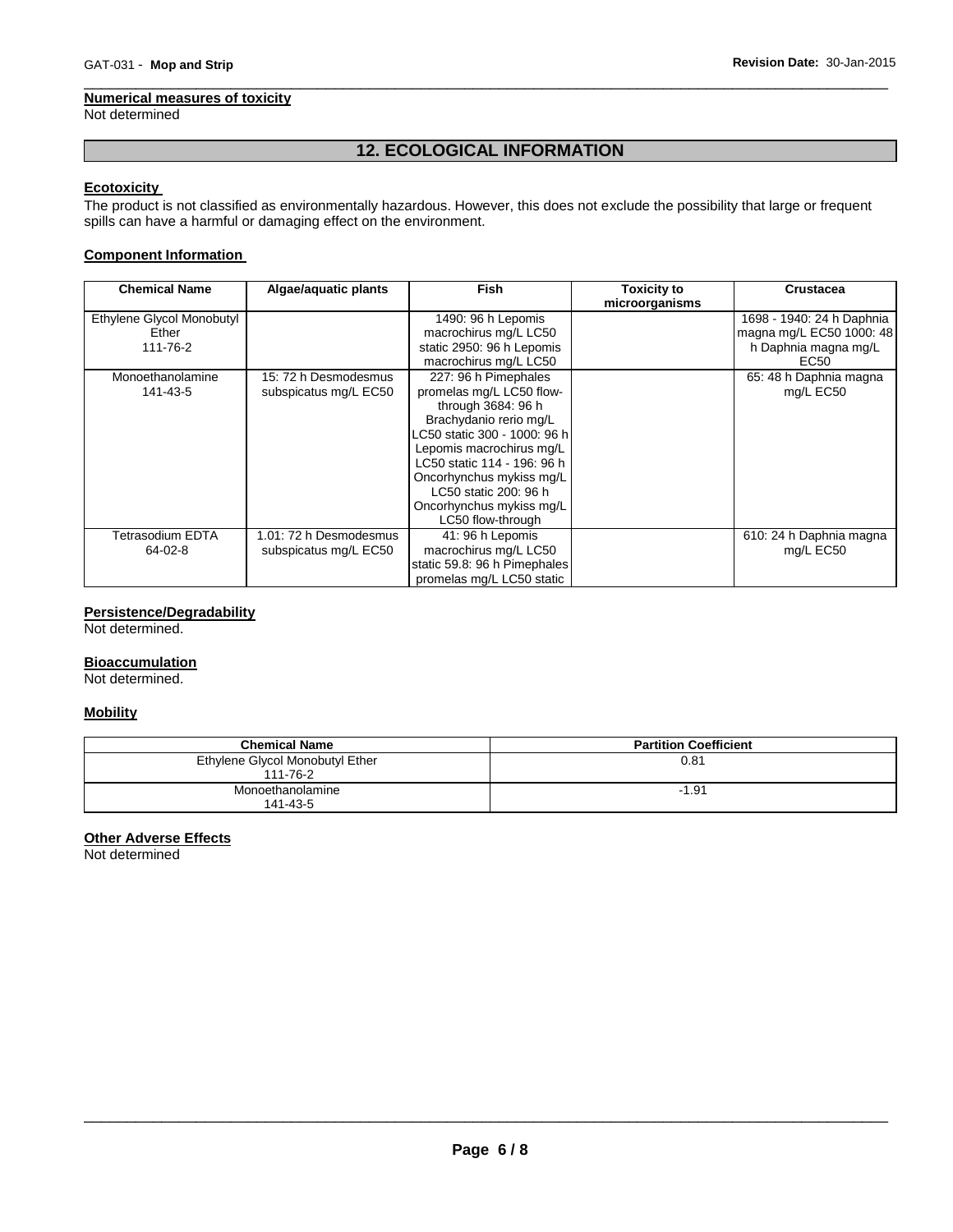# \_\_\_\_\_\_\_\_\_\_\_\_\_\_\_\_\_\_\_\_\_\_\_\_\_\_\_\_\_\_\_\_\_\_\_\_\_\_\_\_\_\_\_\_\_\_\_\_\_\_\_\_\_\_\_\_\_\_\_\_\_\_\_\_\_\_\_\_\_\_\_\_\_\_\_\_\_\_\_\_\_\_\_\_\_\_\_\_\_\_\_\_\_ **13. DISPOSAL CONSIDERATIONS**

# **Waste Treatment Methods**

| <b>Disposal of Wastes</b>     | Disposal should be in accordance with applicable regional, national and local laws and<br>regulations. |
|-------------------------------|--------------------------------------------------------------------------------------------------------|
| <b>Contaminated Packaging</b> | Disposal should be in accordance with applicable regional, national and local laws and<br>regulations. |

# **14. TRANSPORT INFORMATION**

**Note Please see current shipping paper for most up to date shipping information, including** 

# exemptions and special circumstances. **DOT UN/ID No** UN2491 **Proper Shipping Name Ethanolamine solutions Hazard Class** 8 **Packing Group 111 IATA UN/ID No** UN2491

| UN/ID NO                    | UNZ491                |
|-----------------------------|-----------------------|
| <b>Proper Shipping Name</b> | Ethanolamine solution |
| <b>Hazard Class</b>         | 8                     |
| <b>Packing Group</b>        | Ш                     |
|                             |                       |

# **IMDG**

| UN/ID No                    | UN2491                |
|-----------------------------|-----------------------|
| <b>Proper Shipping Name</b> | Ethanolamine solution |
| <b>Hazard Class</b>         | 8                     |
| <b>Packing Group</b>        | ш                     |

# **15. REGULATORY INFORMATION**

# **International Inventories**

| <b>Chemical Name</b>               | TSCA    | DSL | <b>NDSL</b> | <b>EINECS</b> | <b>ELINCS</b> | <b>ENCS</b> | <b>IECSC</b> | <b>KECL</b> | <b>PICCS</b> | <b>AICS</b> |
|------------------------------------|---------|-----|-------------|---------------|---------------|-------------|--------------|-------------|--------------|-------------|
| Ethylene Glycol Monobutyl<br>Ether | Present |     |             | Present       |               | Present     |              | Present     |              |             |
| Monoethanolamine                   | Present |     |             | Present       |               | Present     |              | Present     |              |             |

#### **Legend:**

*TSCA - United States Toxic Substances Control Act Section 8(b) Inventory* 

*DSL/NDSL - Canadian Domestic Substances List/Non-Domestic Substances List* 

*EINECS/ELINCS - European Inventory of Existing Chemical Substances/European List of Notified Chemical Substances* 

*ENCS - Japan Existing and New Chemical Substances* 

*IECSC - China Inventory of Existing Chemical Substances* 

*KECL - Korean Existing and Evaluated Chemical Substances* 

*PICCS - Philippines Inventory of Chemicals and Chemical Substances* 

*AICS - Australian Inventory of Chemical Substances*